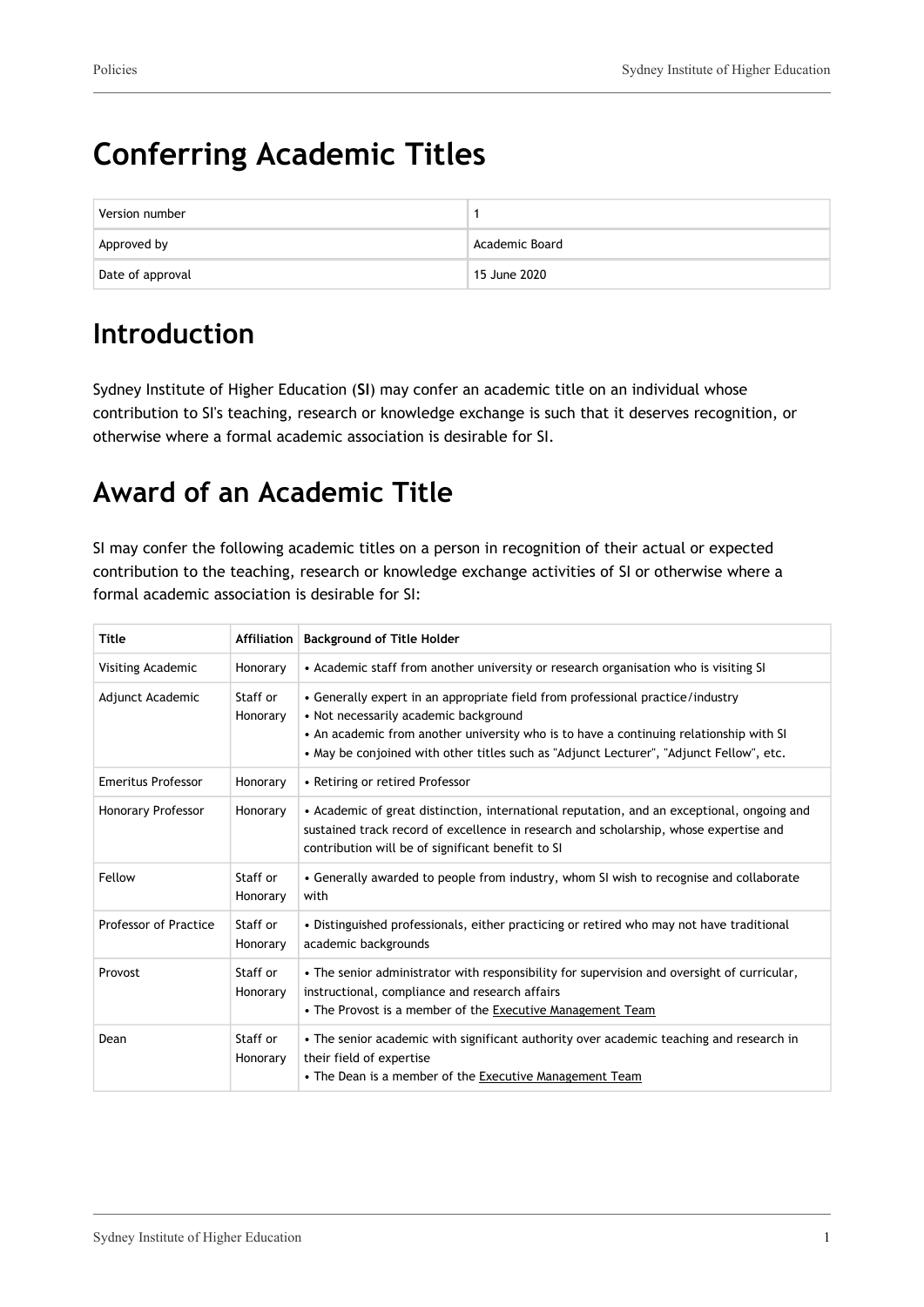| Professor                  | Staff or<br>Honorary | • A member or former member of SI's staff or governing bodies of the highest academic rank<br>• Provide leadership and foster excellence in research, teaching and policy development in<br>the academic discipline within SI and within the community, professional, commercial or<br>industrial sectors<br>• Have attained recognition as an eminent authority in his or her discipline, will have<br>achieved distinction at the national level and may be required to have achieved distinction<br>at the international level<br>• Make original, innovative and distinguished contributions to scholarship, researching and<br>teaching in his or her discipline. He or she will make a commensurate contribution to the<br>work of SI                                                                                                            |
|----------------------------|----------------------|--------------------------------------------------------------------------------------------------------------------------------------------------------------------------------------------------------------------------------------------------------------------------------------------------------------------------------------------------------------------------------------------------------------------------------------------------------------------------------------------------------------------------------------------------------------------------------------------------------------------------------------------------------------------------------------------------------------------------------------------------------------------------------------------------------------------------------------------------------|
| <b>Associate Professor</b> | Staff or<br>Honorary | • Normally make an outstanding contribution to the research and/or scholarship and/or<br>teaching and administration activities across interdisciplinary areas<br>• Make an outstanding contribution to the governance of SI and will have attained<br>recognition at a national or international level in his or her discipline. He or she will make<br>original and innovative contributions to the advancement of scholarship, research and<br>teaching in his or her discipline.                                                                                                                                                                                                                                                                                                                                                                   |
| Senior Lecturer            | Staff or<br>Honorary | • Make a significant contribution to the discipline at the national level. In research and/or<br>scholarship and or/teaching he or she will make original contributions, which expand<br>knowledge or practice in his or her discipline.<br>• Normally make a significant contribution to research and /or scholarship and/or teaching<br>and administration activities. He or she will normally play a major role or play a significant<br>degree of leadership in scholarly, research and/or professional activities relevant to the<br>profession, discipline and/or community and may be required to perform the full academic<br>responsibilities of and related administration for the coordination of an award program.<br>• Normally have advanced qualifications and/or recognised significant experience in the<br>relevant discipline area. |
| Lecturer                   | Staff or<br>Honorary | . Undertake independent teaching and research in his or her discipline or related area.<br>. In relation to research and/or scholarship and/or teaching make an independent<br>contribution through professional practice and expertise, and co-ordinate and/or lead the<br>activities of other staff, as appropriate to the discipline.<br>• Normally contribute to teaching, engage in independent scholarship and/or research and/<br>or professional activities appropriate to his or her profession or discipline. He or she will<br>normally undertake administration primarily relating to his or her activities at SI and may be<br>required to perform the full academic responsibilities of and related administration for the<br>coordination of an award program of the institution.                                                       |

### **General Conditions and Privileges**

The award of an academic title is not an appointment to a position and in no way establishes any employment relationship between SI and the recipient, nor does it alter any existing employment relationship. The award of an academic title does not entitle the recipient to any salary payments or alter any existing salary payments.

When using the conferred title, the full title must be used and cannot be abbreviated, for example, 'Honorary Professor of Sydney Insitute of Higher Education'.

The title holder is responsible to the President.

Other than in exceptional circumstances, the award of a title will not normally be for a period of less than 6 months and must be for not more than 3 years without a formal review.

A title holder is required to comply with the SI policies and procedures, in particular, *Intellectual*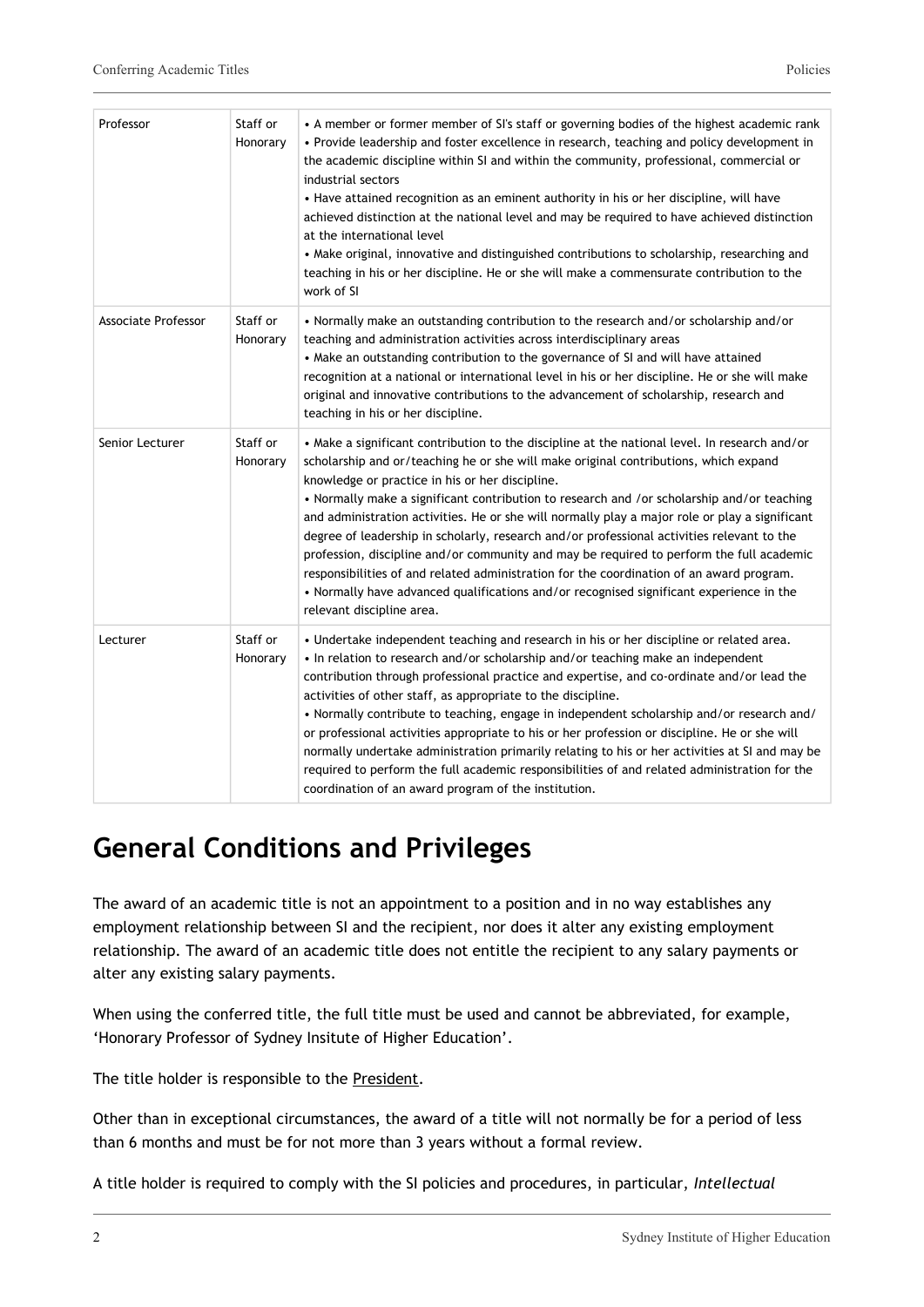*Property Policy, Academic Standards Policy, Conflict of Interest Policy, Copyright Policy, Community and Industry Engagement Policy* and *Privacy Policy* (to the extent permitted by a visiting academic's home institution) and other relevant SI policies.

The title holder will enjoy the precedence and courtesy due to academic staff of SI at the designated academic level.

### **Benefits of Honorary Title Holders**

SI will give public recognition to its honorary title holders and provide opportunities to participate in the life of SI through:

- Participation in the life, community, and mission of SI;
- Invitations to SI events;
- Participation in the academic procession at graduation;
- Attendance at staff research seminars;
- Listing on the SI website.

The President may determine any other privileges applying to the title holder. These may include:

- the use of space, including office space and access to research facilities;
- access to SI IT resources, including computer, email, telephone and network access;
- library membership and access to library databases;
- the right to participate in SI meetings and other activities;
- the right to apply through SI to research funding bodies;
- approval to supervise research students;
- access to administrative support where the titleholder is engaged in knowledge exchange;
- access to SI legal advice where the matter is related to a knowledge exchange activity.

The title holder will be included on SI insurance schedules solely for the purpose of undertaking SI knowledge exchange activity.

#### **Expectations of Honorary Title Holders**

Honorary title holders will make a sustained commitment to SI in one or more of the following areas:

- the honorary title holders spheres of influence;
- at professional forums, conferences and seminars;
- through public dissemination of knowledge and intellectual engagement;
- facilitating the exchange and sharing of knowledge, experience and expertise in pursuit of SI's mission;
- support of the interests and welfare of SI or of a particular part of SI's activities;
- attributing academic publications to SI in accordance with the requirements of the *Research Output Records Policy* and *Research and Scholarship Policy;* and,
- activities associated with teaching and learning, research, research training, community engagement and/or internationalisation, as appropriate, such as: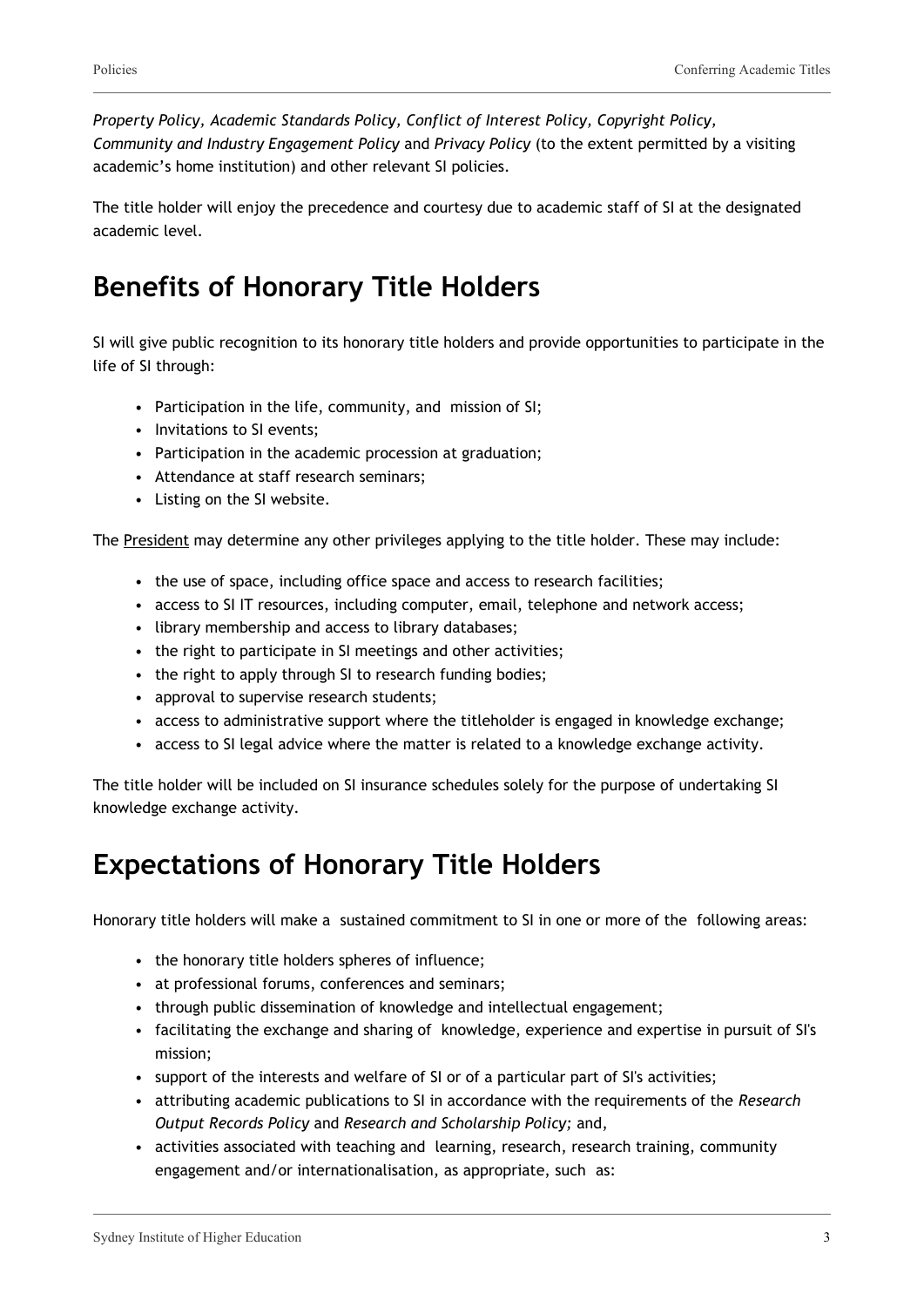- identification of opportunities for research collaboration and participation in research;
- presentation of guest lectures/workshops, as appropriate;
- membership of SI committees and working parties;
- involvement in course development and review;
- placements for SI students;
- fostering other the SI relationships with the professions, industry, community and government;
- contributing articles for use in SI's social media and promotional activities;
- providing a complimentary copy of any relevant published materials to SI for use in the library, and;
- mentoring of staff and students.

#### **Initial Appointment**

The President will nominate candidates for academic titles to Academic Board for their approval.

Retrospective nominations for the conferral of an academic title will not be considered by SI, unless it is conferring a title conferred via a paid academic appointment (such as the appointment of a lecturer in accounting under an employment agreement or teaching contract).

Where nominated candidates are approved, the newly appointed title holder will receive written confirmation of:

- The title of appointment;
- The duration of the appointment;
- An acceptance clause relating to the terms and conditions of the appointment which must be signed by the title holder before the academic title can be used publically;
- A copy of the policy on *Conferring Academic Titles;*
- The name of the staff member responsible for maintaining SI's relationship with the honorary title holder, and;
- A list of expectations of and benefits to honorary title holders.

#### **Level of Academic Title**

Recommendations for the level of an academic title must be consistent with the levels expected for paid academic appointments at SI.

### **Withdrawal of title**

SI reserves the right to withdraw the academic title and any associated conditions and privileges if the President considers that the title holder:

- is no longer contributing sufficiently to the teaching, research, knowledge exchange and/or community engagement activities; or
- has acted in a way that is inconsistent with the mission or strategy of SI; or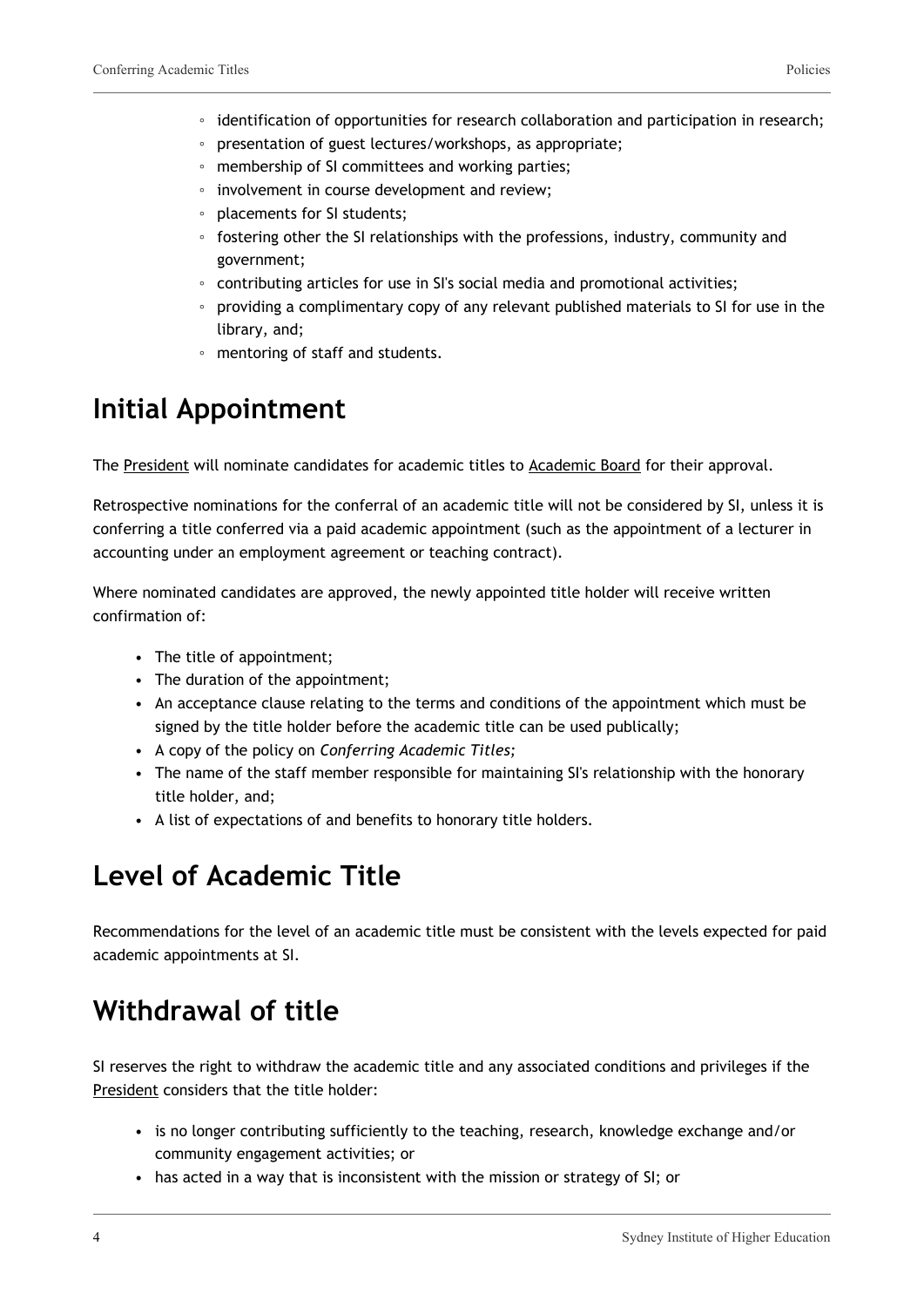- has breached the any of SI's policies; or
- has changed or ceased their external employment situation justifying the withdrawal of the academic title.

In instances where the title holder's (external or internal) employment situation changes or ceases, the title holder will be reviewed by the President to determine whether the conferral of the academic title should also be withdrawn. This will be undertaken with appropriate reference to the contribution of the academic title holder to SI and the title holder will be advised accordingly.

An academic title conferred on a staff member of SI will automatically cease on termination of their employment with SI.

#### **Review and Extension**

The conferral of an academic title must be reviewed formally by Academic Board at least every 3 years.

The process for conferring an academic title for a further period will be the same as set out in above. Upon approval of a review or extension, the title holder will receive written confirmation of:

- The title of appointment;
- The duration of the appointment, and;
- Where relevant, the date the appointment ceased.

#### **Review**

The *Academic Board* reviews the *Policy on Conferring Academic Titles* a minimum of once every three years, or sooner if required.

| Version History |                |                |                        |                   |
|-----------------|----------------|----------------|------------------------|-------------------|
| Version No:     | Approved by:   | Approval Date: | <b>Revision Notes:</b> | Next Review Date: |
|                 | Academic Board | 15 June 2020   |                        | 15 June 2023      |

| ▲ Linked Documents |                                          |  |
|--------------------|------------------------------------------|--|
| $\bullet$          | Academic Standards Policy                |  |
| $\bullet$          | <b>Anti-Discrimination Policy</b>        |  |
| ☞                  | Community and Industry Engagement Policy |  |
| $\bullet$          | <b>Conflict of Interest Policy</b>       |  |
| $\bullet$          | Copyright Policy                         |  |
| $\bullet$          | <b>Disability Support Policy</b>         |  |
| $\bullet$          | Intellectual Property Policy             |  |